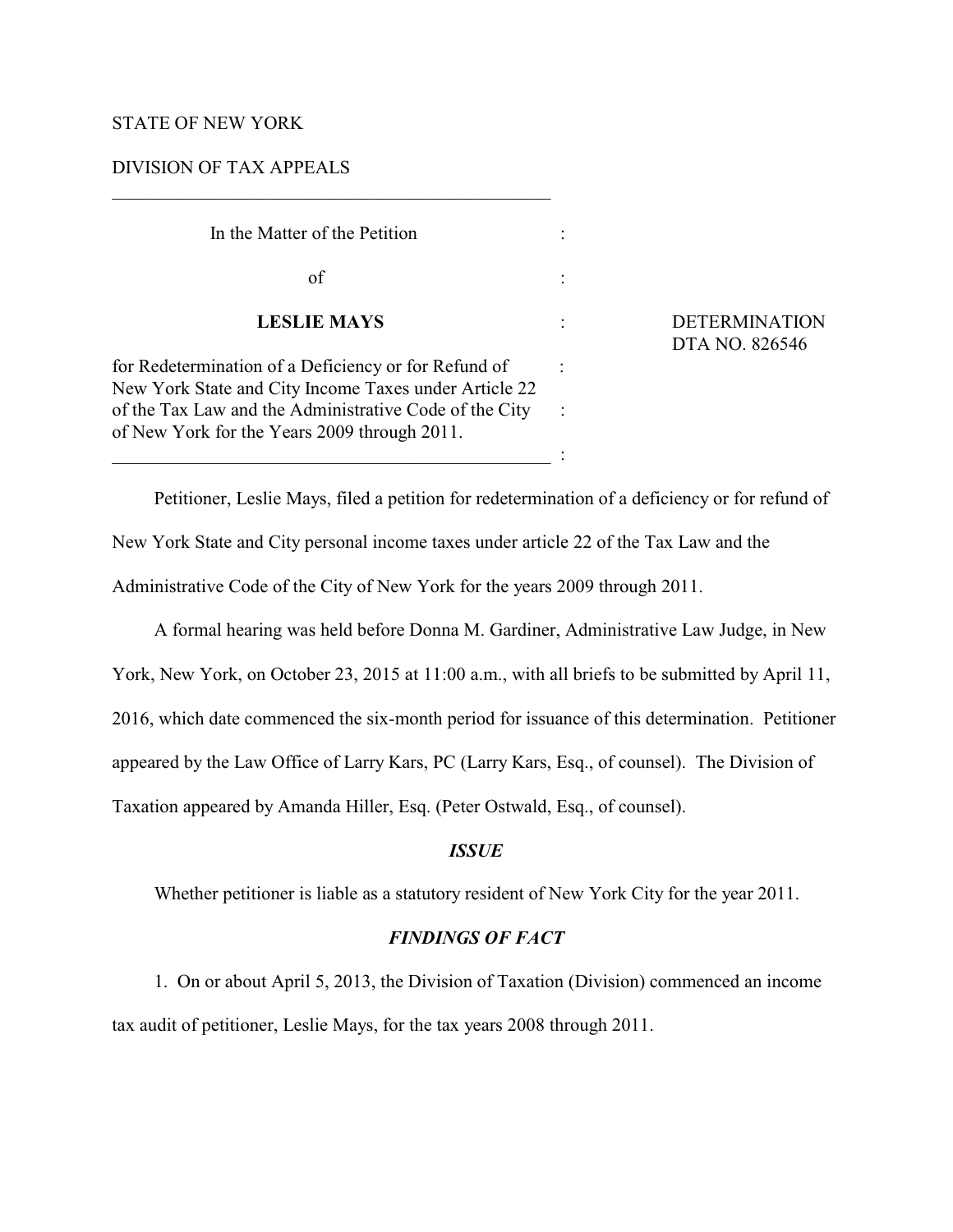2. By letter dated April 8, 2013, the auditor contacted petitioner informing her of the audit of her income tax returns for the years 2008 through 2011. Such letter also requested certain pertinent documentation, which included the Nonresident Questionnaire.

3. At the conclusion of the audit, a Notice of Deficiency, #L-040090512, was issued to petitioner dated September 12, 2013 asserting additional income tax due plus penalty and interest. Petitioner was assessed based upon the Division's finding that she was domiciled in New York City and, alternatively, maintained a permanent place of abode and was present within the city in excess of 183 days, which makes her liable as a statutory resident for income tax purposes for the years 2009 through 2011. The Division concluded that no additional tax liability was warranted for the year 2008.

4. Petitioner requested a conciliation conference with the Bureau of Conciliation and Mediation Services (BCMS) in protest of the notice. By conciliation order CMS No. 260024, dated August 29, 2014, the Division canceled the assessment for the years 2009 and 2010, but sustained tax, penalty and interest for the tax year  $2011$ .<sup>1</sup>

5. Petitioner filed a timely petition with respect to the remaining liability for the tax year 2011. The Division maintained that petitioner was liable as domiciliary and, alternatively, as a statutory resident for the year 2011. It is undisputed that petitioner was within New York City in excess of 183 days during the year 2011.

-2-

<sup>&</sup>lt;sup>1</sup> The conciliation order incorrectly states that the tax due is \$84,705.00, plus penalty and interest. The tax liability for 2011 listed on the notice is \$83,876.00, plus penalty and interest. This tax amount is the correct number, as confirmed by the auditor in her affidavit (Exhibit I,  $\P$  13).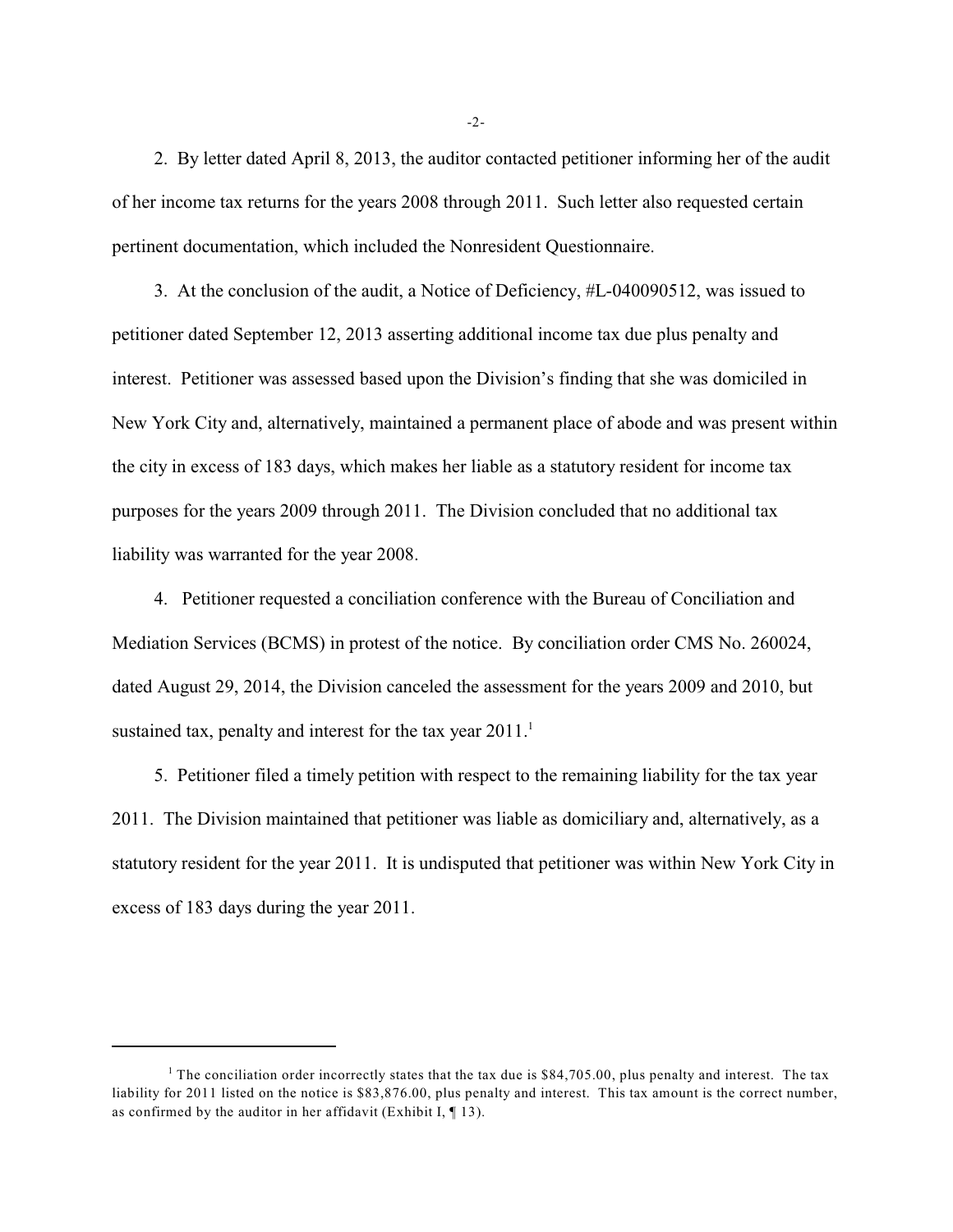6. A formal hearing was held and petitioner appeared and testified on her own behalf. The Division's cross-examination of petitioner focused on the living quarters she maintained within New York City throughout the year 2011.

7. In its brief in opposition to the petition, the Division has conceded that petitioner was not domiciled in New York City for 2011. Therefore, the sole remaining issue is whether petitioner was a statutory resident for the year 2011.

8. Petitioner worked for Pfizer in New York City during the tax year 2008. At some point during the year, her employment was eliminated.

9. On October 28, 2010, petitioner entered into an employment contract with Avon Products, Inc., with an anticipated start date of January 4, 2011. Petitioner's position with the company was Vice President, Diversity and Inclusion in the Global Human Resources Department of Avon Products, Inc. (Avon). This offer of employment was not for a defined, limited duration.

10. Petitioner participated in Avon's relocation program, which provided her suitable options for apartments in New York City. Ultimately, petitioner chose an apartment in the Marc, which is located at 260 West 54<sup>th</sup> Street, New York, New York. Apartment 16A was a fullyfurnished apartment with one bedroom, bathroom, living/dining room and kitchen. No copy of a lease was provided. Petitioner testified that there was no lease. The original arrangement for the apartment was for 90 days, or approximately until the end of April 2011.

11. Petitioner had exclusive use of this apartment for the duration of her stay at the Marc. Petitioner testified that her stay at this apartment was temporary in nature until such time she could find suitable permanent housing either within or outside New York.

-3-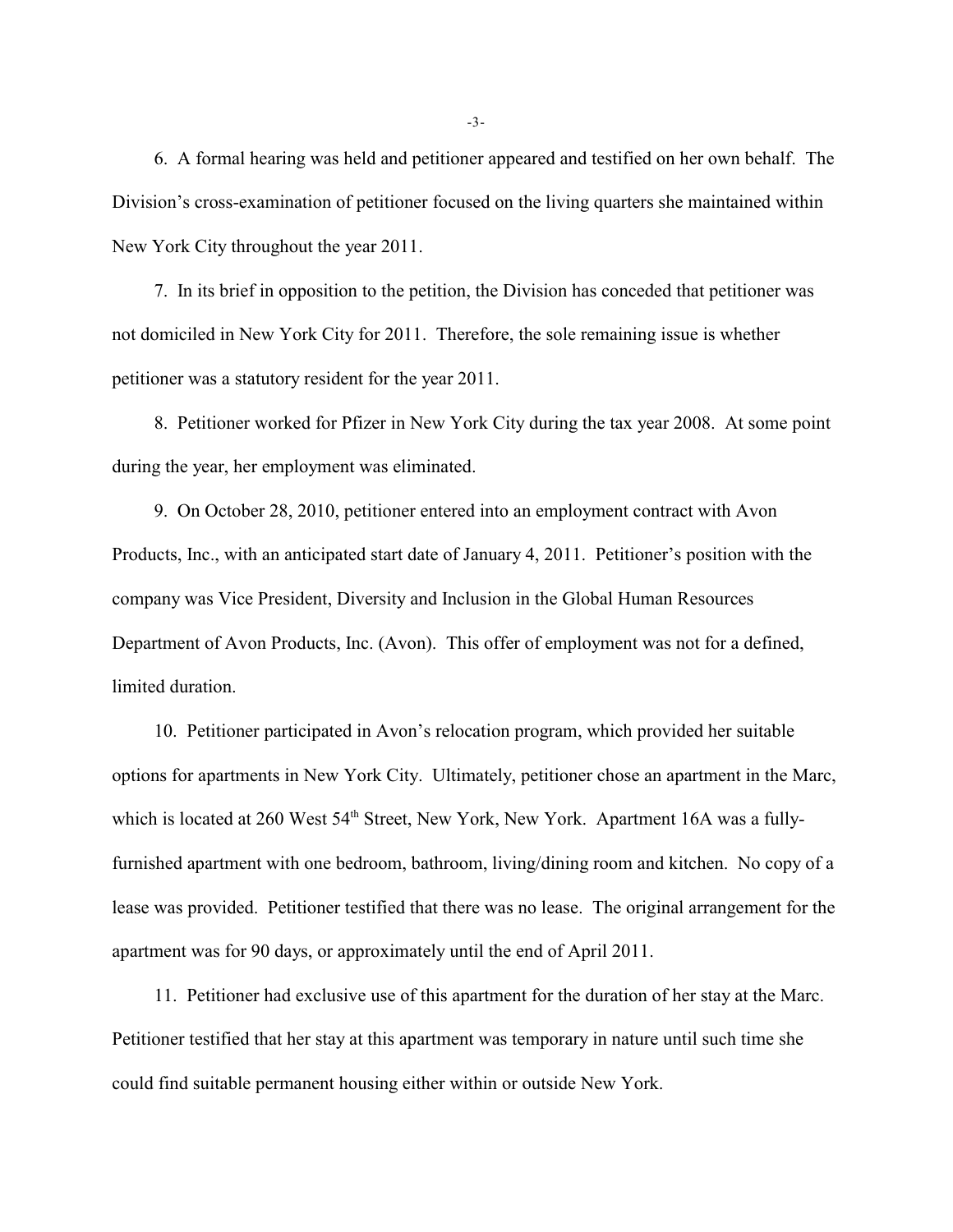12. On April 6, 2011, Antonio D. Martin, petitioner's then fiancé, entered into a lease on a two-bedroom apartment located at 525 East 72<sup>nd</sup> Street, New York, New York. The lease term was from May 16, 2011 through May 31, 2012.

13. Petitioner contacted Pat Molitor, Relocation Service Manager, by email dated April 6, 2011, to inform her about the apartment located on  $72<sup>nd</sup>$  Street. Petitioner inquired whether she might be able to give her 30-day notice to the Marc mid month, rather than at the end of April, since the lease for the  $72<sup>nd</sup>$  Street apartment was effective beginning May 16, 2011. The relocation manager stated that she would extend petitioner's living arrangement at the Marc until the end of May. Petitioner moved into the apartment at 525 East  $72<sup>nd</sup>$  Street on June 1, 2011. There is no dispute that this apartment was a permanent place of abode.

## *CONCLUSIONS OF LAW*

A. Tax Law § 605(b)(1)(A) and (B) and New York City Administrative Code § 11- 1705(b)(1)(A) and (B) set forth the definition of a New York State and New York City resident individual for income tax purposes.

A resident individual means an individual:

(A) who is domiciled in this state [city], unless (i) he maintains no permanent place of abode in this state [city], maintains a permanent place of abode elsewhere, and spends in the aggregate not more than thirty days of the taxable year in this state [city] . . ., or

(B) who is not domiciled in this state [city] but maintains a permanent place of abode in this state [city] and spends in the aggregate more than one hundred eighty-three days of the taxable year in this state [city], unless such individual is in active service in the armed forces of the United States.

B. As set forth above, there are two bases upon which a taxpayer may be subjected to tax as a resident of New York State or city, namely (A) the domicile basis or (B) the statutory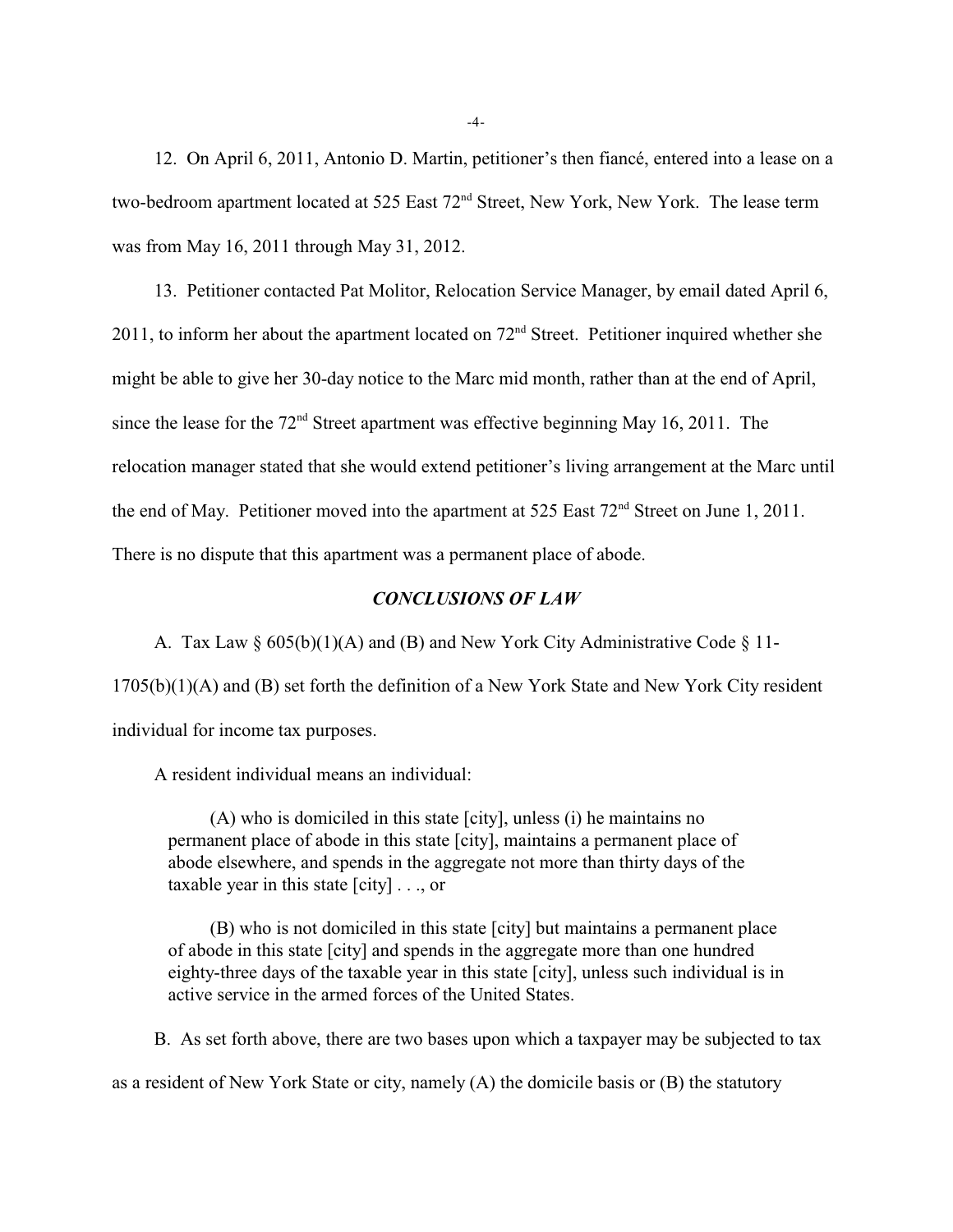residence basis, i.e., the maintenance of a permanent place of abode in the state or city and physical presence in the state or city on more than 183 days during a given taxable year.

C. As there is no dispute that petitioner was physically present within the city for more

than 183 days, the sole issue in this case involves whether petitioner maintained a permanent

place of abode in New York City during 2011.

D. Permanent place of abode is defined in the Division's regulations at 20 NYCRR

 $105.20(e)(1)$  as:

[a] *permanent place of abode* means a dwelling place of a permanent nature maintained by the taxpayer, whether or not owned by such taxpayer, and will generally include a dwelling place owned or leased by such taxpayer's spouse. However, a mere camp or cottage, which is suitable and used only for vacations, is not a permanent place of abode. Furthermore, a barracks or any construction which does not contain facilities ordinarily found in a dwelling, such as facilities for cooking, bathing, etc., will generally not be deemed a permanent place of abode (emphasis supplied).

In *Matter of Evans* (Tax Appeals Tribunal, June 18, 1992, *confirmed* 199 AD2d 840

[1993]), the Tax Appeals Tribunal (Tribunal) reasoned that:

Determinations of a taxpayer's status as a resident or nonresident indivisual for purposes of the personal income tax have long been based on the principle that the result "frequently depends on a variety of circumstances, which differ as widely as the peculiarities of individuals" (*Matter of Newcomb*, 192 NY 238, 250). Given the various meanings of the word "maintain" and the lack of any definitional specificity on the part of the Legislature, we presume that the Legislature intended, with this principle in mind, to use the word in a practical way that did not limit its meaning to a particular usage so that the provision might apply to the "variety of circumstances" inherent to this subject matter. In our view, one maintains a place of abode by doing whatever is necessary to continue one"s living arrangements in a particular dwelling place. This would include making contributions to the household, in money or otherwise.

\* \* \*

With regard to whether a place of abode is "permanent" within the meaning of the statute, we do not agree with petitioner that the statute required that the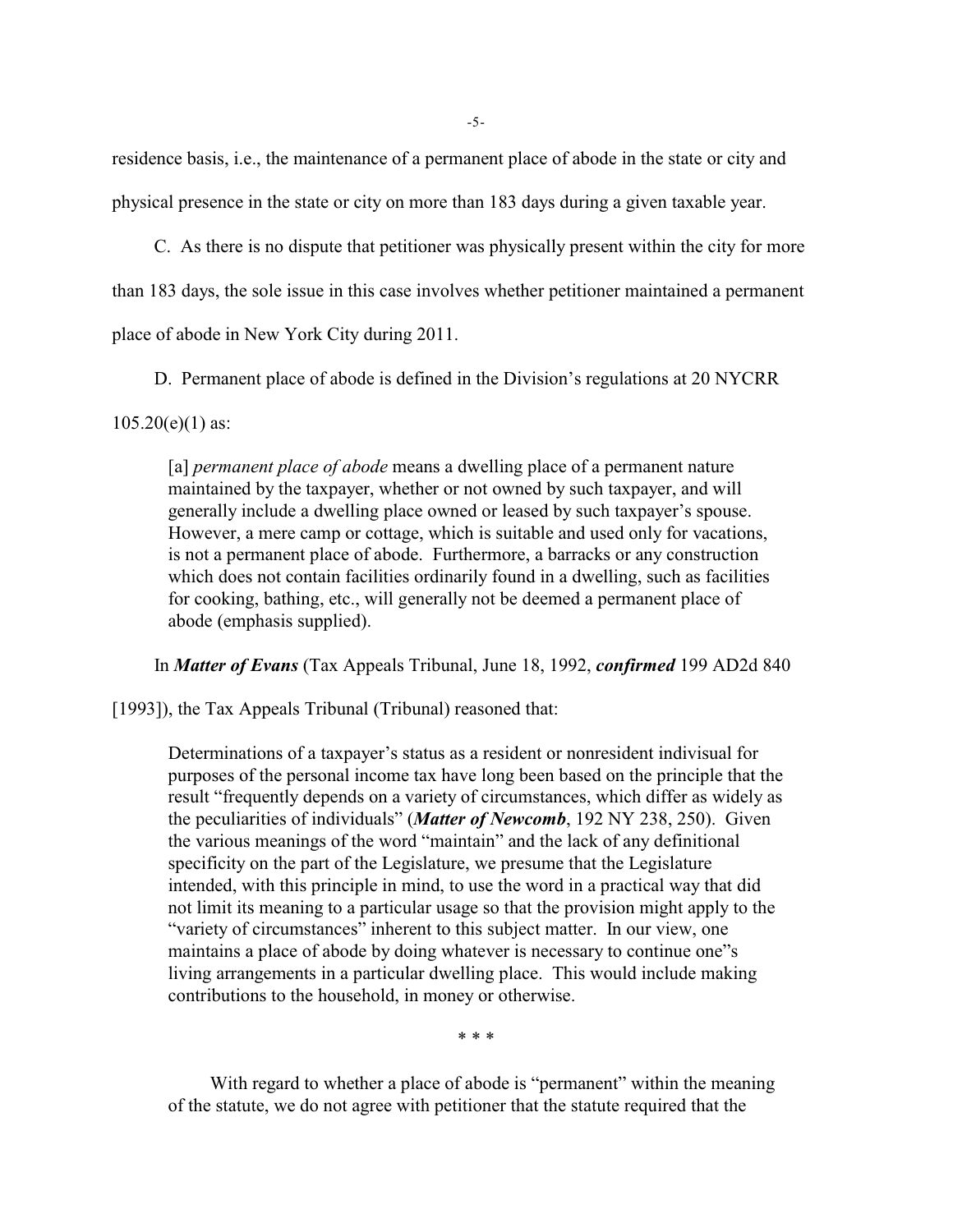place of abode be owned, leased or otherwise based upon some legal right in order for it to be permanent. . . . In our view, the permanence of a dwelling place for purposes of the personal income tax can depend on a variety of factors and cannot be limited to circumstances which establish a property right in the dwelling place. Permanence, in this context, must encompass the physical aspects of the dwelling place as well as the individual's relationship to the place [footnote deleted]. For example, it seems clear that an apartment leased by one individual and shared with other unrelated individuals may be the permanent place of abode of those who are not named on the lease, given other appropriate facts.

E. There is no dispute that petitioner's apartment was permanent in nature. The apartment contained a bedroom, bathroom, living/dining room and a kitchen. Moreover, petitioner had exclusive access to this apartment from January 29, 2011 through the end of May 2011. Petitioner argues in her brief that, during the period January 29 through the end of May, she stayed at the Marc for only 79 days. This argument does not establish that anyone else stayed at the apartment when she was out of town or that, because she did not spend every day during this time period at the Marc, her use was not exclusive.

Petitioner argues that her living in the apartment was temporary in nature, since the duration of the rental was for a fixed time frame. Petitioner points to language in the correspondence between her and Avon wherein it was clearly stated that her living arrangement at the Marc was temporary.

A permanent place of abode means a dwelling place of a permanent nature (*see* 20 NYCRR 105.20[e][1]). Clearly, the apartment at the Marc was permanent: bedroom, bathroom, living/dining room and kitchen. Petitioner's belief that her living arrangement was temporary based upon the agreement with Avon is misplaced. The regulation at 20 NYCRR 102(6)(e) provides that a place of abode "is not deemed permanent if it is maintained only during a temporary stay for the accomplishment of a particular purpose." The regulation's use of the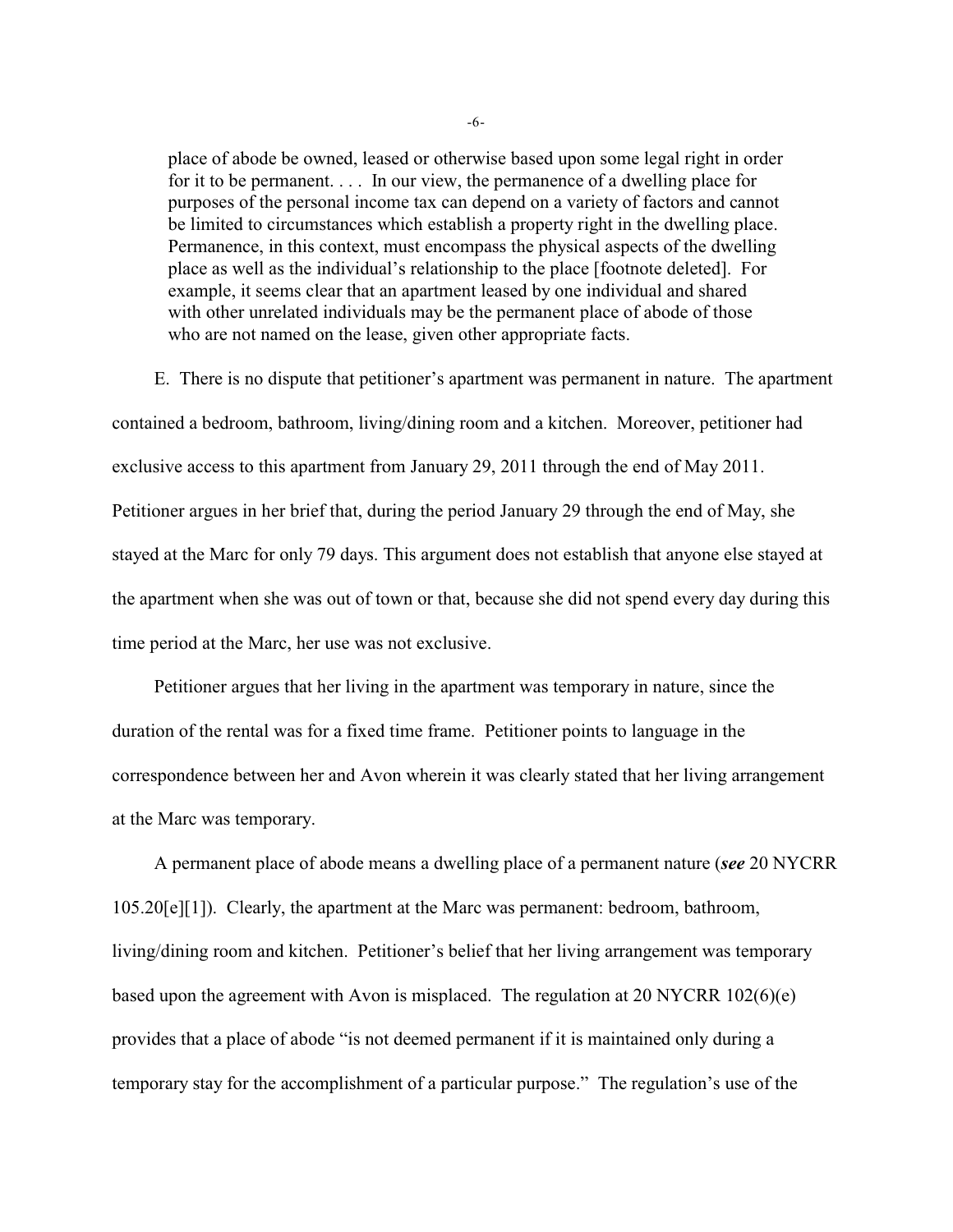word *temporary* does not apply to the intention of living in a certain, physical living space as temporary, but rather, a taxpayer who travels to New York for a temporary stay for the accomplishment of a particular purpose. Clearly, petitioner accepted employment in New York City and such employment did not have a certain, fixed duration. Therefore, her travel to New York City was not temporary within the meaning of the regulation, despite her intention to remain at the Marc for a limited time.

Petitioner also asserts that she did not maintain the apartment at the Marc. This argument is without merit. Petitioner had exclusive use of the apartment for the entire length of her stay. There was no suggestion that she was prohibited from using it at any time between January 29- May 31, 2011. In fact, at one point, after Mr. Martin secured the apartment located on West 72<sup>nd</sup> Street, petitioner inquired from Avon whether she could be released from the living arrangement at the Marc prior to the end of May. This indicates that her use was exclusive. Also, she kept her clothes and personal belongings there. No lease was offered into evidence, as petitioner stated the company did not create leases. However, as the Tribunal has held, a place of abode need not be owned, leased or otherwise based upon some legal right in order for it to be permanent (*Matter of Evans*).

F. Since it has been determined that petitioner maintained a permanent place of abode at the Marc and, subsequently, at the apartment located on  $72<sup>nd</sup>$  Street, it needs to be determined whether petitioner maintained a permanent place of abode for substantially all of the tax year.

The regulation at 20 NYCRR 105.20 defines resident individual. Section 105.20(a)(2), as applicable to the facts herein, states:

any individual (other than an individual in active service in the Armed Forces of the United States) who is not domiciled in New York State, but who maintains a

-7-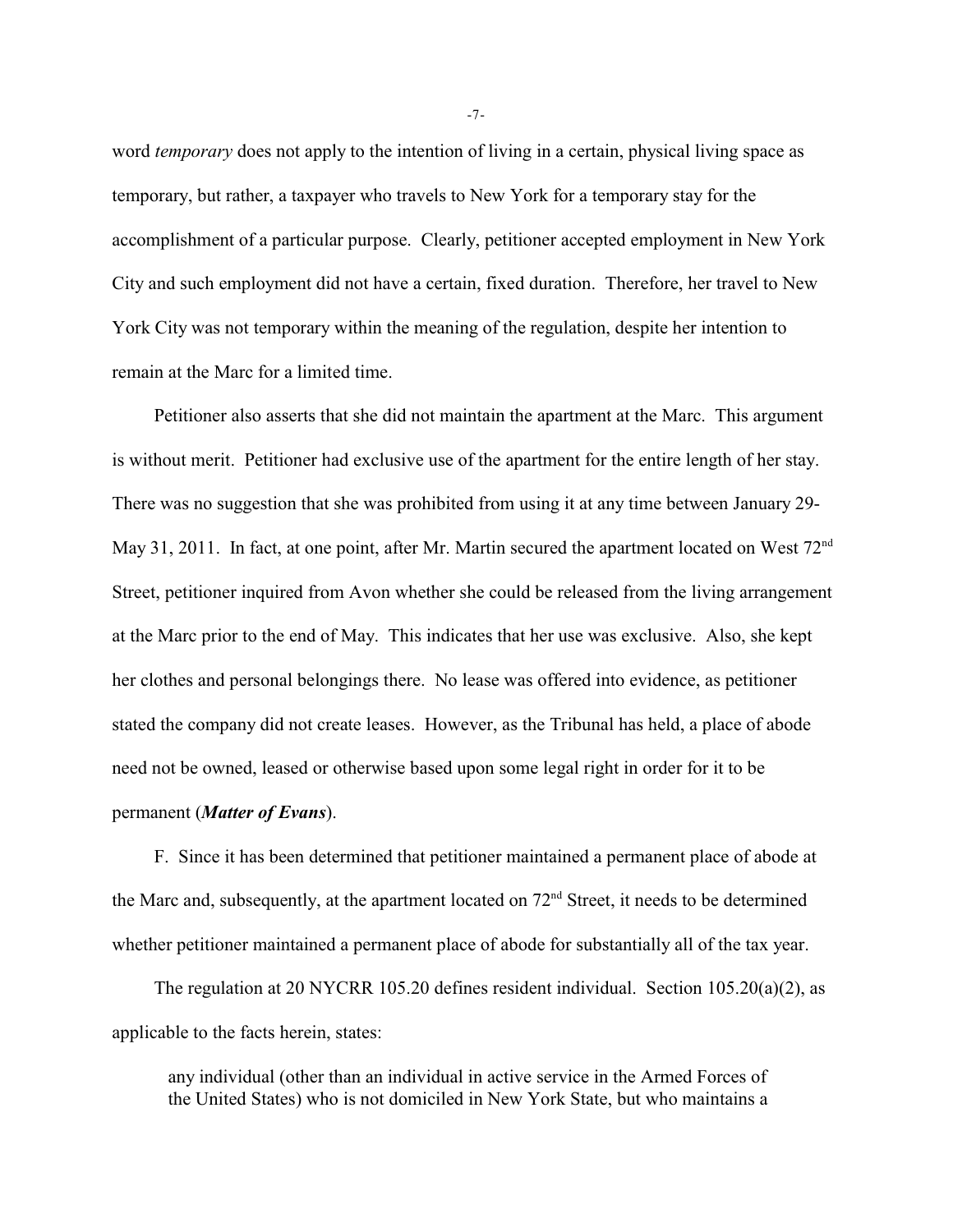permanent place of abode for substantially all of the taxable year (generally, the entire taxable year disregarding small portions of such year) in New York State and spends in the aggregate more than 183 days of the taxable year in New York State.

Although the statute does not numerically define what constitutes *substantially all of the taxable year,* the Audit Guidelines indicate a length of time in excess of 11 months. In this case, petitioner maintained a permanent place of abode within New York City continuously from January 29 through December 31 which is 11 months and 3 days. It is concluded that this constitutes substantially all of the taxable year (*cf Matter of Tweed*, Tax Appeals Tribunal, May 23, 1996 [wherein the Tribunal determined maintenance of a permanent place of abode for one month is not substantially all of the tax year]). Petitioner accepted employment for Avon located in New York City. Such employment was not limited in duration. Petitioner initially lived at the Marc until she found suitable living arrangements. As such, it is determined that petitioner was liable as a statutory resident for the tax year 2011.

G. Although not addressed at the hearing or in her brief in support, petitioner argues in her reply brief that she should not be liable for negligence penalties imposed because she hired an accountant to file her returns. This argument is without merit. It is a well-settled principle that each taxpayer has a nondelegable duty to prepare and file timely tax returns with payment and the mere assertion, without more, of reliance upon professional advisors or employees does not constitute reasonable cause (*Matter of McGaughey*, Tax Appeals Tribunal, March 19, 1998, *confirmed* 268 AD2d 802 [2000]).

H. The petition of Leslie Mays is denied, and the Notice of Deficiency, #L-040090512, dated September 12, 2013 is modified, in accordance with the conciliation order, such that the